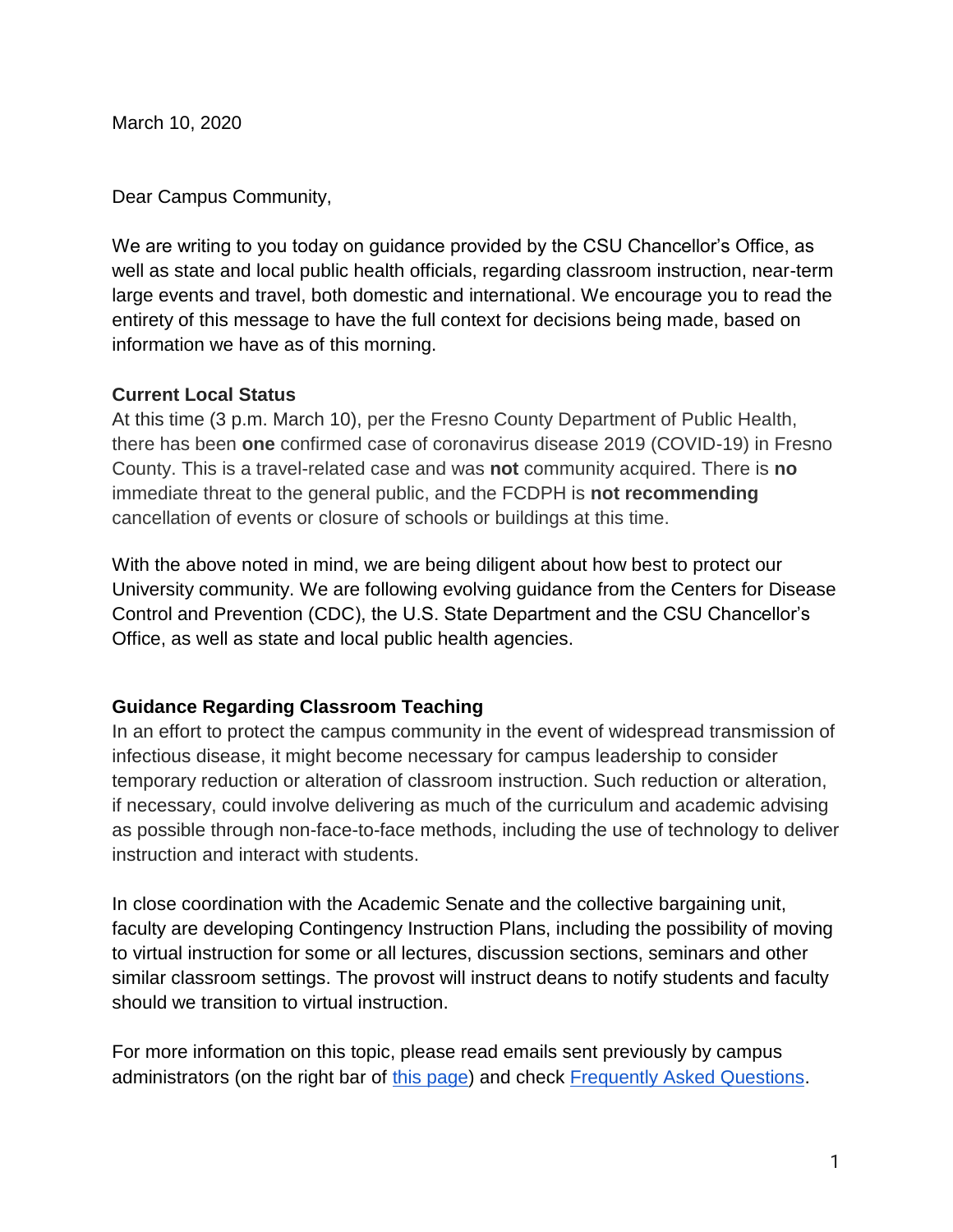## **Guidance for Near-Term Events and Meetings**

Related to near-term meetings and events, the Chancellor's Office has encouraged campuses to cancel or reschedule events and meetings that are less essential and are not time-sensitive in nature. The campus will be evaluating events and meetings on a case-by-case basis for a determination of any potential cancellation or postponement.

Several factors including alternative modalities, the necessity for air travel, susceptibility for the audience to be at increased risk for infection by COVID-19 (based on underlying health conditions) and current guidance from local health departments should be considered.

A separate communication will be forthcoming later today (March 10) to managers and department chairs who may need more specific information about near-term events and meetings scheduled within the next two weeks.

## **Travel — Domestic and International**

While we continue following the [CDC warning-level guidelines](https://www.cdc.gov/coronavirus/2019-ncov/travelers/index.html) the current rapidly changing environment makes it very difficult to predict what the global infection map will look like in the near future. It is highly likely that countries in Europe and Asia, as well as certain regions the U.S., will see continuing escalation in infection that will impact travel arrangements we are making today.

Therefore, per the CSU Chancellor's Office, effective immediately, campuses and their auxiliary organizations will suspend all international and non-essential domestic travel from now through May 31. Future travel, including summer and fall, will be determined as the COVID-19 situation evolves.

Please note the provost and other vice presidents will make determinations about what constitutes non-essential domestic travel and provide exemptions with respect to essential travel to countries that are not at the CDC Warning Level 3.

The health and safety of all members of the CSU community is always the University's foremost priority. All campuses, including Fresno State, have pandemic plans as well as continuity of business operations plans to utilize in the event of communicable disease outbreak in their respective regions.